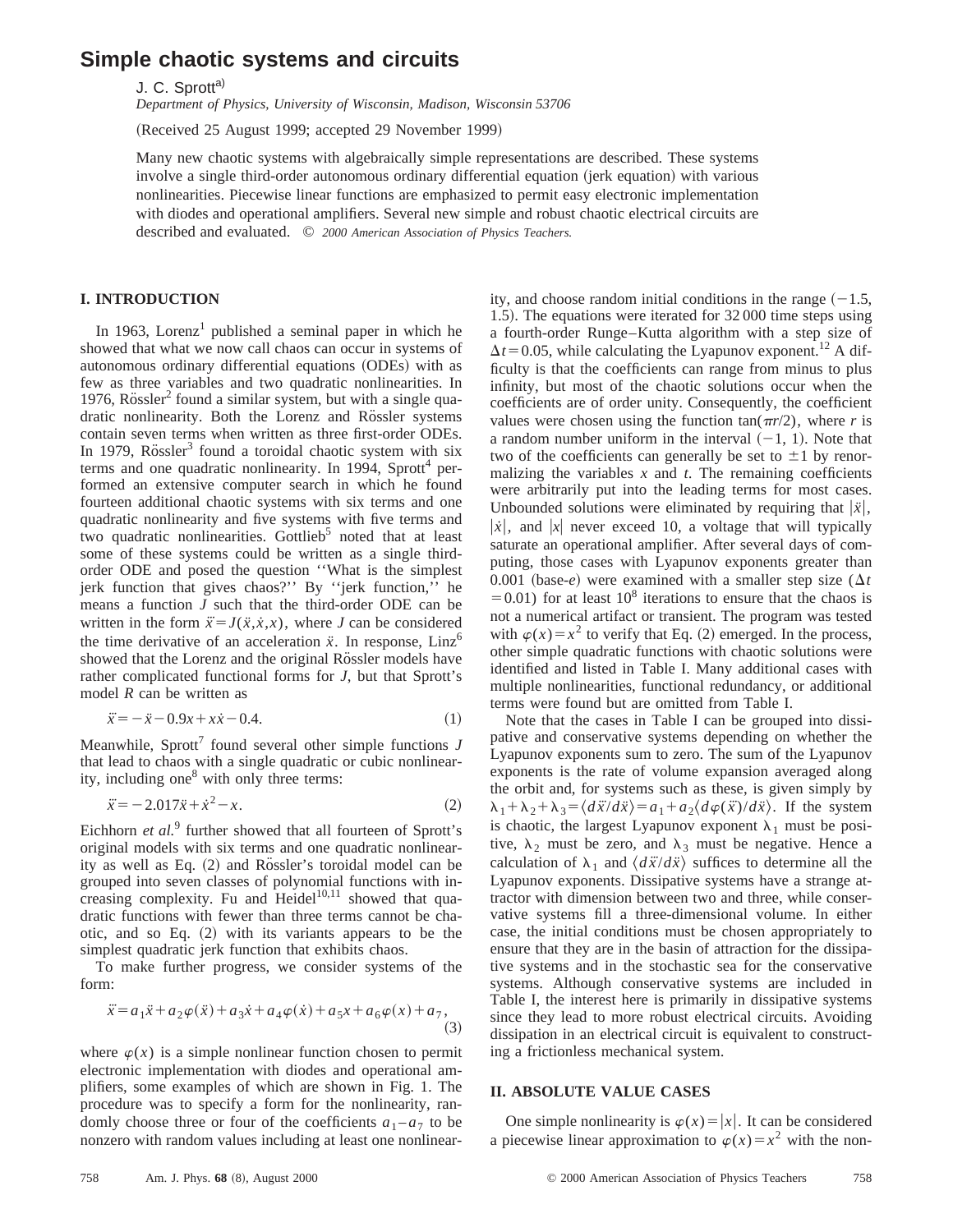

Fig. 1. Some mathematical operations that can be performed with operational amplifiers and ideal diodes. In each case the inverting  $(-)$  input to the op amp is used, and the noninverting  $(+)$  input is grounded.

linearity confined to the point  $x=0$ . It has been implemented electronically with a full-wave rectifier with two diodes and an inverting unity-gain amplifier and also with a single diode as shown in Fig. 1(c). Although  $d\varphi/dx$  is discontinuous, the

Table I. Some simple chaotic third-order ODE systems and their Lyapunov exponents.

| System                                                    | Initial conditions<br>$(x, \dot{x}, \ddot{x})$ | Lyapunov exponents<br>(base e) |
|-----------------------------------------------------------|------------------------------------------------|--------------------------------|
| $\ddot{x} = -2.017 \dot{x} \pm \dot{x}^2 - x$             | $(0, 0, \pm 1)$                                | $0.055, 0, -2.072$             |
| $\ddot{x} = -2.8 \dot{x} \pm x + x^2$                     | $(\pm 0.5, -1, 1)$                             | $0.002, 0, -0.002$             |
| $\ddot{x} = -0.44 \dot{x} - 2 \dot{x} \pm (x^2 - 1)$      | (0, 0, 0)                                      | $0.105, 0, -0.545$             |
| $\ddot{x} = -0.5 \dot{x} - \dot{x} \pm x \pm x^2$         | $(0, \pm 1, 0)$                                | $0.094, 0, -0.594$             |
| $\ddot{x} = -2 \dot{x} \pm ( x -1)$                       | $\pm(-1, -1, 1)$                               | $0.003, 0, -0.003$             |
| $\ddot{x} = -0.6 \dot{x} - \dot{x} \pm ( \dot{x}  - 1)$   | (0, 0, 0)                                      | $0.036, 0, -0.636$             |
| $\ddot{x} = -0.3 \dot{x} - 0.3 \dot{x} - D(x) + 1$        | (0, 0, 0)                                      | $0.042, 0, -0.342$             |
| $\ddot{x} = -0.3 \dot{x} - 0.3 \dot{x} - R(x) - 1$        | (0, 0, 0)                                      | $0.042, 0, -0.342$             |
| $\ddot{x} = -2.9 \dot{x} \pm (0.7 x - D(x) + 1)$          | $\pm (0, -0.5, 0.5)$                           | $0.003, 0, -0.003$             |
| $\ddot{x} = -2.9 \dot{x} \pm (0.7 x - R(x) - 1)$          | $\pm(0, 0.5, -0.5)$                            | $0.003, 0, -0.003$             |
| $\ddot{x} = -0.5 \dot{x} - \dot{x} - x + \text{sgn}(x)$   | (0, 1, 0)                                      | $0.152, 0, -0.652$             |
| $\ddot{x} = -0.5 \dot{x} - \dot{x} + x - \text{sgn}(x)$   | (0, 1, 0)                                      | $0.601, 0, -1.101$             |
| $\ddot{x} = -0.7 \dot{x} - \dot{x} - x + H(x)$            | (0, 1, 0)                                      | $0.085, 0, -0.785$             |
| $\ddot{x} = -0.4 \dot{x} - \dot{x} - x + 2S(x)$           | (0, 1, 0)                                      | $0.072, 0, -0.472$             |
| $\ddot{x} = -0.4 \ddot{x} - \dot{x} + x - 2S(x)$          | (0, 1, 0)                                      | $0.091, 0, -0.491$             |
| $\ddot{x} = -0.19 \dot{x} - \dot{x} - x + 2 \tanh(x)$     | (0, 1, 0)                                      | $0.128, 0, -0.318$             |
| $\ddot{x} = -0.19 \dot{x} - \dot{x} + x - 2 \tanh(x)$     | (0, 1, 0)                                      | $0.067, 0, -0.257$             |
| $\ddot{x} = -3.7 \dot{x} \pm (x - x^3)$                   | $(0, \pm 0.5, 1)$                              | $0.002, 0, -0.002$             |
| $\ddot{x} = -0.6 \dot{x} + 2.8 \dot{x} - \dot{x}^{3} - x$ | (0, 1, 0)                                      | $0.034, 0, -0.634$             |
| $\ddot{x} = -0.7 \ddot{x} - \dot{x} + x - x^3$            | (0, 1, 0)                                      | $0.138, 0, -0.838$             |
| $\ddot{x} = -0.35 \dot{x} - \dot{x} - x + x^3$            | (0, 1, 0)                                      | $0.082, 0, -0.432$             |
| $\ddot{x} = -0.2 \dot{x} - \dot{x} \pm \sin(x)$           | (0, 1, 0)                                      | $0.123, 0, -0.323$             |



Fig. 2. Chaotic circuit implementation of Eq.  $(5)$  using inverting op amps. The diodes are germanium, the battery is 1 V, the capacitors are 0.1  $\mu$ F, and the resistors are 1 k $\Omega$  except for the variable resistor, which should be adjustable from 1 to 2 k $\Omega$ .

flow is continuous (and in fact relatively smooth) in the space of  $x$ ,  $\dot{x}$ , and  $\ddot{x}$ , since the discontinuity occurs only in the fourth derivative of *x*.

One might expect chaos in a system like Eq.  $(2)$  with the  $\dot{x}^2$  term replaced with  $|\dot{x}|$ , but no such cases were found. However, there is a conservative case with three terms given by

$$
\ddot{x} = -2\dot{x} \pm (|x| - 1),\tag{4}
$$

albeit with very small Lyapunov exponents. The simplest dissipative chaotic flow with  $\varphi(x) = |x|$  appears to be

$$
\ddot{x} = -A\dot{x} - \dot{x} \pm (|x| - 1)
$$
 (5)

with a typical value of  $A=0.6$ . This case was described in detail by Linz and Sprott, $^{13}$  and its behavior resembles the quadratic cases found here and elsewhere.<sup>4</sup> It bears the same relation to the quadratic flows as the tent map does to the logistic map. Its attractor resembles the one found by Rössler.

Equation  $(5)$  is well suited for solution using inverting operational amplifiers and diodes. The general strategy is to start with a voltage  $-\ddot{x}$  and generate  $\ddot{x}$ ,  $-\dot{x}$ , and *x* with successive inverting integrators. The weighted sum of the three signals and a constant term generated with a dc voltage source (a battery) are then fed back to the input of the first integrator as shown in Fig. 2. The circuit can be considered an oscillator with three 90° phase shifts and nonlinear positive feedback. If the resistors are 1  $\Omega$ , the capacitors are 1 F, and the battery is 1 V, the circuit should work in real time and should produce chaotic oscillations when the variable resistor is adjusted to a value of  $1/A \approx 1.67 \Omega$ . However, the frequency at the first Hopf bifurcation at  $A=1$  is only  $1/2\pi$ Hz.

A more practical implementation uses resistors of 1 k $\Omega$ and capacitors of 0.1  $\mu$ F, giving a fundamental frequency of  $f = 10^4/2\pi \approx 1592$  Hz at the first Hopf bifurcation. This frequency is well into the audio range so that the period doublings, periodic windows, and chaos are easily heard.<sup>14</sup> The period doublings are even more pronounced when the signal *x* is integrated before amplification to enhance the low frequencies. Audio frequencies allow fast response to changes in control parameters, rapid accumulation of large data sets, easy display on an oscilloscope, and inexpensive digitization. The circuit has been constructed using inexpensive and noncritical components and could presumably be scaled to any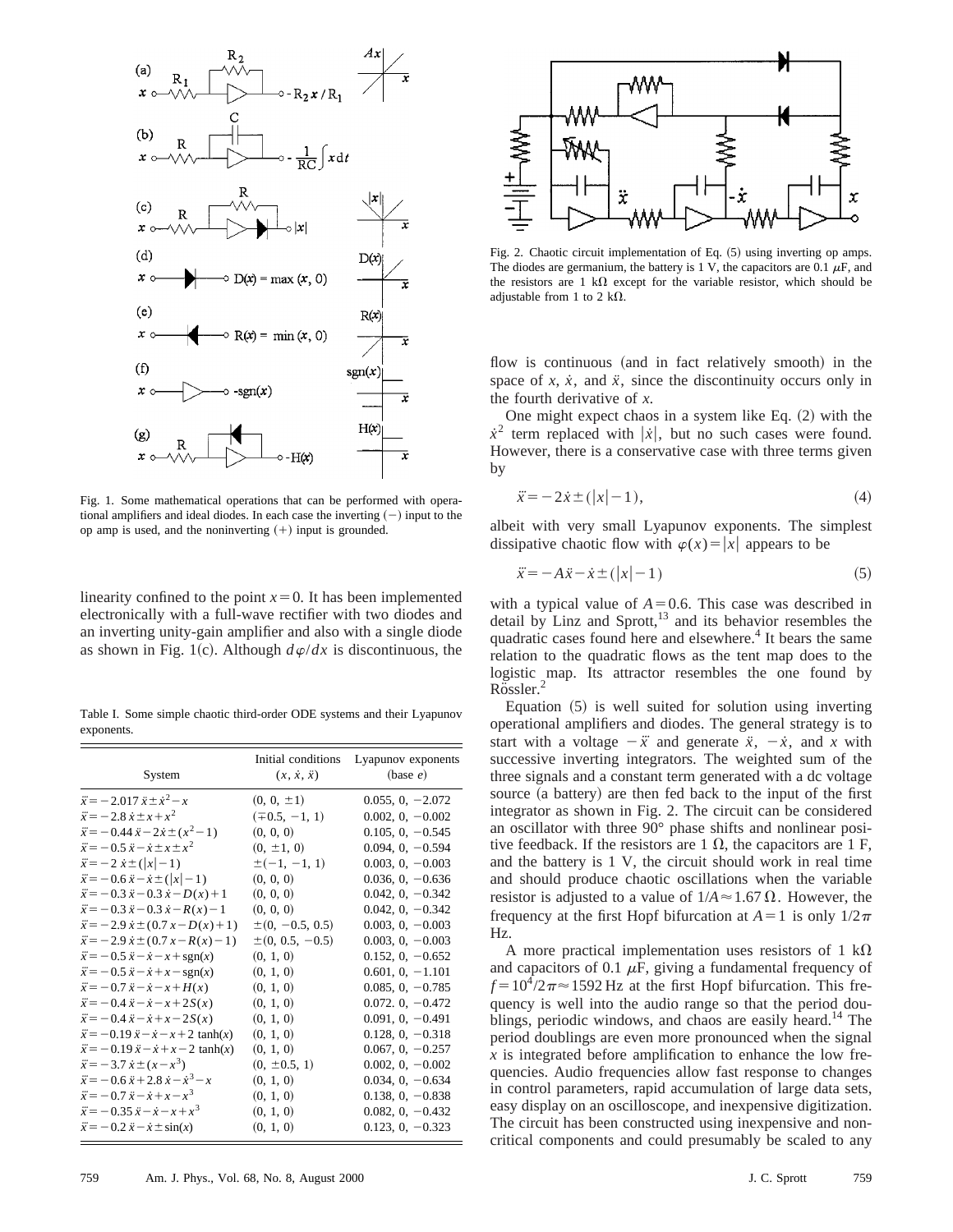frequency from millihertz to megahertz and beyond. It has also been successfully simulated with the SPICE circuit simulator.<sup>15</sup>

One difficulty is that these circuits have a basin of attraction outside of which the dynamics are unbounded, which manifests itself in saturation of the op amps. If the op amps saturate, it is necessary to restart the circuit or otherwise bleed the charge off one or more of the capacitors. The op amps also need to have a relatively high slew rate. Otherwise, no difficulties were encountered in constructing any of the circuits. In particular, stray capacitance and inductance are not a problem at audio frequencies, and no parasitic oscillations were encountered.

The circuit in Fig. 2 provides three points of detailed comparison with theory—the frequency of oscillations, the values of *A* at which the various bifurcations occur, and the amplitude of the output voltage  $x(t)$ . All three agree with numerical calculations to within the precision of the electrical components (typically  $10\%$ ) provided the forward voltage drop of the diodes (about  $0.25$  V for germanium) is taken into account by using  $\varphi(x) = \max(|x| - 0.25,0)$ , which makes the bifurcations occur at a slightly lower value of *A*. Circuits that more accurately implement the  $|x|$  operation with diodes are possible, but they generally require additional components, and their operation is less transparent. If the circuit were constructed with precision components  $(\leq 1\%)$ , it should be possible to make a very detailed quantitative comparison of a chaotic experiment with theory. When the forward voltage drop of the diodes is taken into account, the circuit should permit automated bifurcation plots using a swept voltage source as the bifurcation parameter in place of the battery, which otherwise just determines the size of the attractor.

One simple way to digitize the signal is to feed it into the microphone or line input of a computer sound card. The signal can be displayed in oscilloscope fashion, or as a power spectrum or sonogram using the AUDIOSCOPE program.<sup>16</sup> Alternately, one can capture the signal to a WAV file using the Windows Sound Recorder. If the sound is recorded in 8-bit mono, the file will consist of a short header followed by a string of bytes representing successive data samples. It is easy to write a program to extract and manipulate the data. Most sound cards can also record with 16-bit resolution, which is much more accurate, but it generates larger files, and it is more difficult to extract the data. Since sound cards usually have stereo input, it is possible to record simultaneously  $x$  and  $\dot{x}$ , for example, to produce phase-space plots, or  $\dot{x}(t)$  can be numerically integrated. One problem is that the input to most sound cards is ac coupled, and so the very low-frequency information is lost, making it hard to produce bifurcation plots. It might be possible to bypass the input capacitors on the sound card and restore the dc level.

This circuit is similar in spirit to Chua's circuit, $17,18$  which uses two capacitors, an inductor, and diodes with operational amplifiers or transistors to provide a piecewise linear approximation to a cubic nonlinearity. Chua's circuit has a much more complicated jerk representation with many more than four terms, involving step functions, delta functions, and their products with derivatives of *x*. Because of the delta functions, the dynamics are not continuous in the space of  $(x, \dot{x}, \ddot{x})$ . Since the contraction is not constant along the trajectory, it is more difficult to verify the Lyapunov exponents. Chua's circuit is more difficult to construct, scale to arbitrary frequencies, and analyze because of the inductor with its

frequency-dependent resistive losses, although a variant of Chua's circuit with only capacitors is possible.19 Three reactive components (capacitors or inductors) are required for chaos in systems with continuous flows so that the Kirchhoff representation of the circuit contains three first-order ODEs.

The realization of chaos in such a circuit raises the question of what is the simplest circuit using only operational amplifiers, resistors, capacitors, and diodes that exhibits chaos. The circuit in Fig. 2 with 18 components serves as a good starting point. It is not necessarily true that the simplest equations lead to the simplest circuits and vice versa, but they provide guidance for what circuits are worth exploration.

#### **III. SINGLE-DIODE CASES**

A simple variant of the circuit above uses a single diode. We need to distinguish between a forward diode for which  $\varphi(x) = D(x) = \max(x,0)$  and a reversed diode for which  $\varphi(x) = R(x) = \min(x, 0)$ . Note that  $D(x) = (|x| + x)/2$  and  $R(x) = (|x|-x)/2$ , which implies that Eq. (5) can be solved in a circuit with a single diode. Such a circuit has the virtue that there is no dead zone (range of  $x$  over which neither diode conducts), although the attractor is displaced in  $x$  by the forward voltage drop of the diode. With such a circuit, the dc voltage source and resistor can be omitted. The simplest cases found with a single diode were

$$
\ddot{x} = -0.3\dot{x} - 0.3\dot{x} - D(x) + 1\tag{6}
$$

and

$$
\ddot{x} = -0.3\dot{x} - 0.3\dot{x} - R(x) - 1,\tag{7}
$$

which have the same form as Eq.  $(5)$ . Thus with an appropriate change in the values of two resistors in Fig. 2, the lower diode can be removed. Alternately, the polarity of the battery can be reversed and the upper diode removed, giving circuits with 17 components. In a practical circuit, it is sometimes necessary to reduce the battery voltage to avoid saturating the operational amplifiers or to increase it to improve the signal-to-noise ratio. The battery is usually replaced with the voltage source used to power the operational amplifiers, with the series resistor chosen appropriately to produce the desired input offset current. Some operational amplifiers have an offset adjustment that can be used in place of the voltage source and resistor. These single-diode examples are mathematically interesting because they are unique among those cases in Table I with the nonlinearity in the *x* term in that they have only a single fixed point and no localized extremum.

Since all the terms in Eq.  $(7)$  are negative, it might be possible to replace the second two active integrators with passive integrators (single RC circuits), thereby producing chaos in a circuit with a single operational amplifier. In an extensive numerical search for such solutions, none were found, presumably because the irreducible damping in the passive integrators is too severe. However, it is possible to construct a circuit with three operational amplifiers, a single diode, and one passive integrator as shown in Fig. 3 that solves Eq.  $(7)$ . This circuit with 15 components has been constructed and tested. With passive integrators, one should be especially careful that the operational amplifiers don't saturate, since the signal levels at each may be rather different. Elwakil and Soliman<sup>20</sup> have also devised a chaotic circuit with 15 components using two operational amplifiers,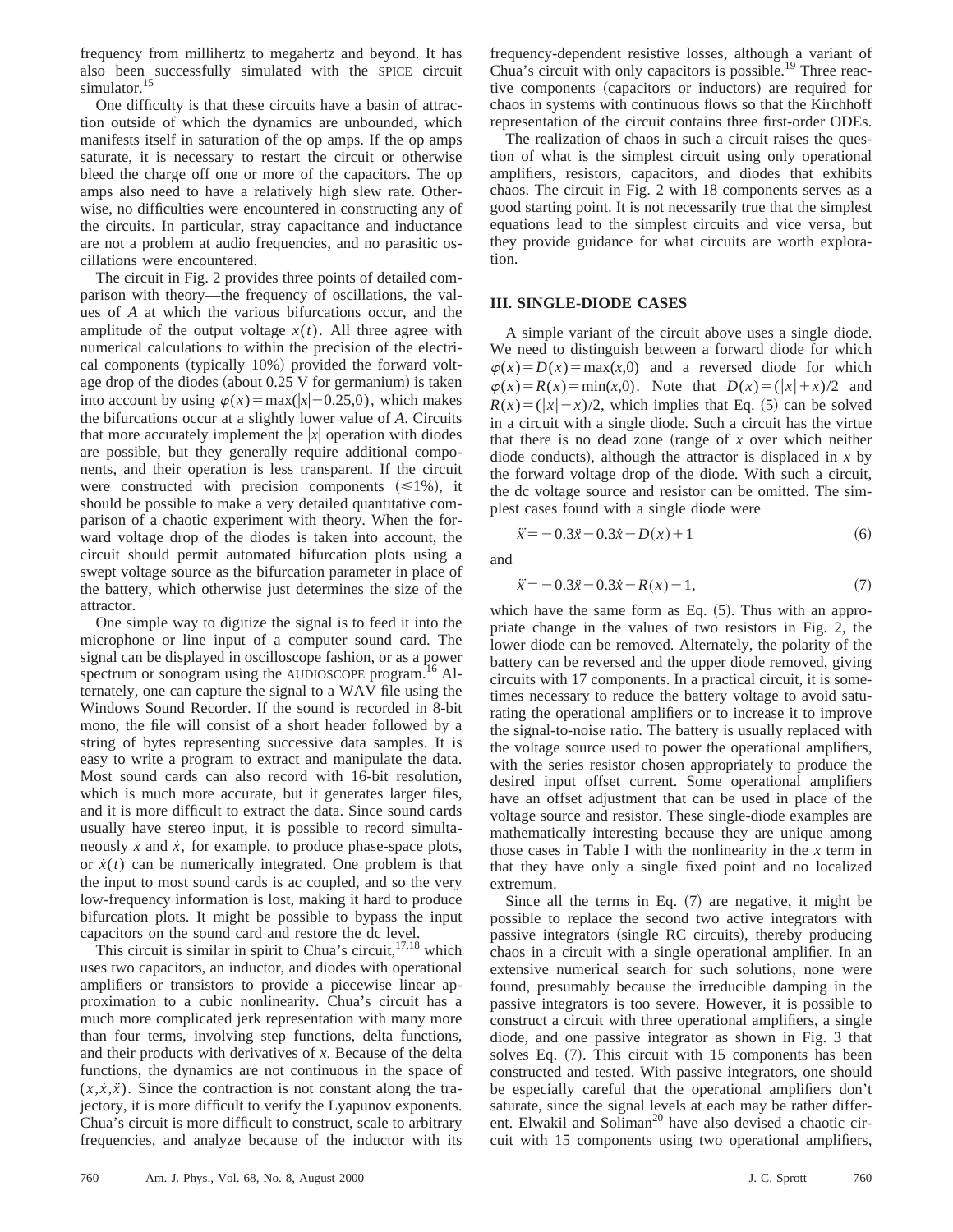

Fig. 3. Chaotic circuit implementation of Eq.  $(7)$  using three op amps. Capacitances are in microfarads, and all resistors are 1 k $\Omega$ . The resistor in series with the battery can be increased to prevent saturating the op amps.

three capacitors, two diodes, and eight resistors, but the equations required to model it are much more complicated.

Two other single-diode circuits with chaotic solutions have been developed and tested that use the noninverting input of one of the amplifiers. Both have only 12 components. Figure 4 shows one of these circuits that solves the equation

$$
\ddot{x} = -0.25\dot{x} - 0.25\dot{x} - R(x + 0.25\dot{x}) - 1,\tag{8}
$$

which is very similar to Eq.  $(7)$ . This circuit has been constructed, and its chaotic operation has been verified. Any of the components can be made adjustable to serve as a bifurcation parameter. The chaotic region is very narrow, a 5% change in the constant 0.25 will eliminate the chaos, but the forward voltage drop of the diode is not problematic. In this case, the battery voltage and series resistance cannot be increased arbitrarily since the inverting input is not a virtual ground.

#### **IV. STEP FUNCTION CASES**

Given that operational amplifiers are necessary for chaotic oscillations in circuits of this type, it is natural to consider using the inherent nonlinearity in the amplifier itself. Without feedback, a good operational amplifier acts as a comparator, abruptly switching output from a large positive to a large negative value as the input voltage crosses zero as shown in Fig.  $1(f)$ . In a real op amp, the switching speed is limited by the finite slew rate, and the saturation values are usually somewhat asymmetrical. The latter problem can be overcome by adjusting the positive and negative power supply voltages appropriately. This behavior suggests exploring systems in which the nonlinearity is  $sgn(x)$ , which is  $+1$  for *x*  $>0$ , -1 for  $x<0$ , and 0 for  $x=0$ . The simplest such cases found numerically were of the form

$$
\ddot{x} = -0.5\dot{x} - \dot{x} \pm [x - \text{sgn}(x)].\tag{9}
$$

This system has very different attractors for the plus and minus signs. With the plus sign, the attractor is a singlefolded band similar to the Rössler attractor and the examples



Fig. 4. Chaotic circuit implementation of Eq. (8) using three op amps. Capacitances are in microfarads, and all resistors are 1  $k\Omega$ .

Fig. 5. Chaotic circuit implementation of Eq. (9) with the plus sign. Capacitances are in microfarads, and all resistors are  $1 \text{ k}\Omega$  except for *R*, which should be adjusted to give a current of 1 mA when the upper op amp is saturated.

previously discussed. With the minus sign, a double-scroll attractor similar to the Lorenz attractor is possible.

With the plus sign, a particularly simple chaotic circuit is possible as shown in Fig. 5. This circuit has 11 components and is the simplest circuit of this class that was found. Although this circuit has been successfully tested, its operation is somewhat delicate because of its small basin of attraction. It exhibits hysteresis because of the finite gain-bandwidth product and slew rate of the operational amplifier. With the minus sign, an additional inverting amplifier is required in the feedback loop, but the operation is more stable and predictable. Because of the variety of attractors that can be obtained, this case offers a good opportunity for detailed comparison of theory with experiment. Figure 6 shows oscilloscope traces in the  $x - \dot{x}$  plane of some of the attractors produced by a circuit that simulates the equation

$$
\ddot{x} = -0.3\dot{x} - \dot{x} - Bx + \text{sgn}(x) \tag{10}
$$



Fig. 6. Attractors produced by Eq.  $(10)$  in the  $x - \dot{x}$  plane. In the left-hand column are oscilloscope traces for a circuit like Fig. 5 but with an extra inversion, and in the right-hand column are the corresponding numerical solutions on the same scale.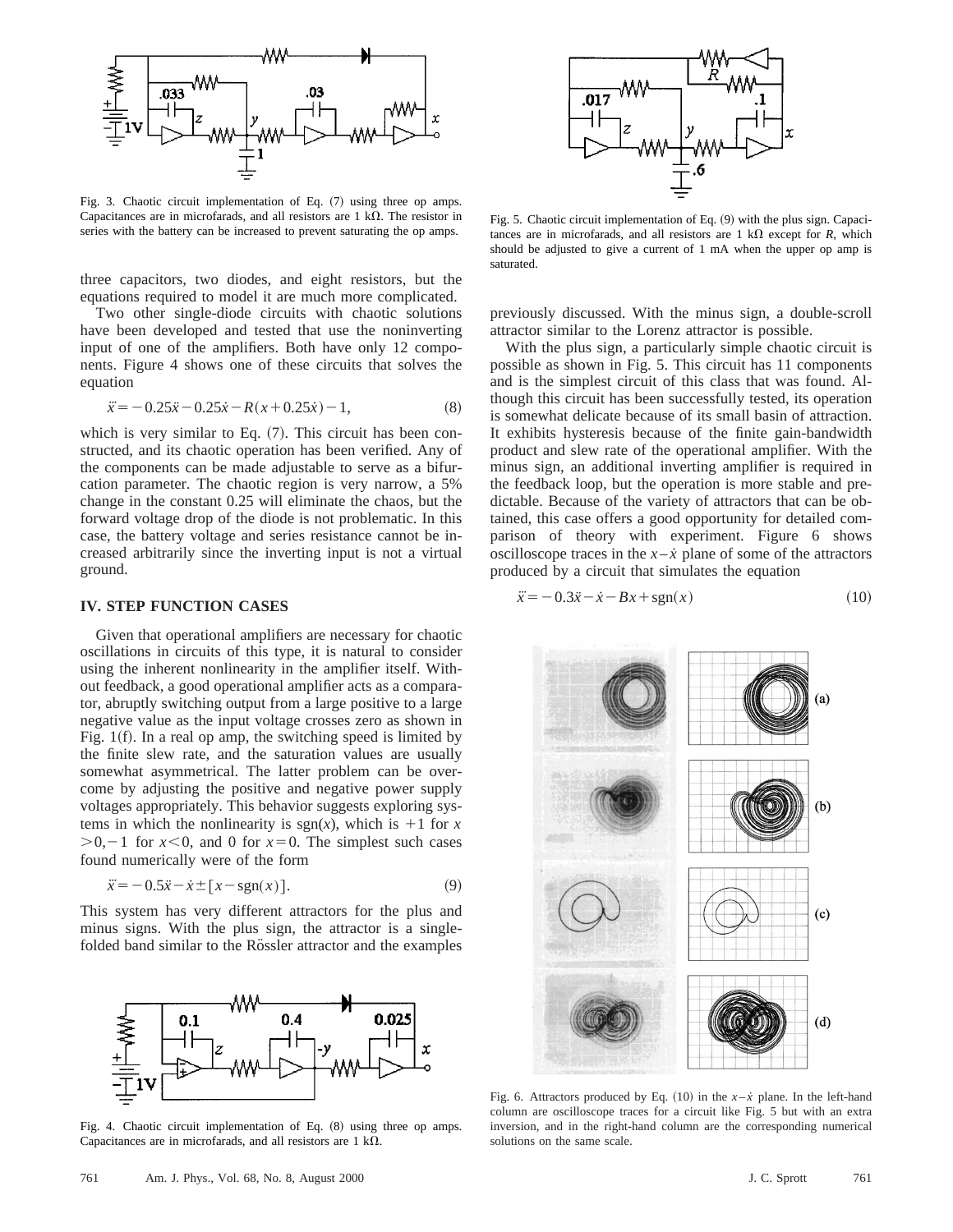for various values of *B* along with the corresponding numerical prediction, plotted on the same scale.

The sgn function is closely related to the Heaviside function  $H(x) = \left[\text{sgn}(x) + 1\right]/2$  (+1 for  $x > 0$  and zero otherwise), which can be emulated electronically as shown in Fig.  $1(g)$ . The direction of the diode can be reversed to produce  $-H(-x)=H(x)-1$ . Circuits based on this nonlinearity have been successfully tested, but they require two extra components (a diode and input resistor) and thus offer no particular advantage.

### **V. OTHER CASES**

The operational amplifier comparator as shown in Fig.  $1(f)$ is a limiting case of a more general function sgn(x)min( $a|x|, b$ ) in which *a* is the gain of the op amp and *b* is the saturation value. Typical operational amplifiers have open-loop gains of  $10^4 - 10^6$ . To test the sensitivity of the results to the quality of the comparator, cases were examined numerically in which the nonlinearity has the simple form  $S(x) = sgn(x)min(|x|,1)$ . This case corresponds to a unitygain amplifier that saturates at an output of 1 V. Chaotic cases analogous to Eq.  $(9)$  were found, albeit with slightly different values of the coefficients:

$$
\ddot{x} = -0.4\dot{x} - \dot{x} \pm [x - 2S(x)].\tag{11}
$$

The factor of 2 in front of  $S(x)$  ensures that  $x-2S(x)$  is a nonmonotonic function of *x*, without which chaos is more difficult to achieve. Circuits based on this nonlinearity have been successfully tested, and their behavior mimics their sgn counterparts. A numerical search for circuits in which the chaos results from saturation of the op amp integrators did not reveal any such examples, although their existence cannot be excluded.

The function  $S(x)$  can be considered a piecewise linear approximation to the hyperbolic tangent,  $tanh(x)$ . Not surprisingly, chaos occurs in systems such as

$$
\ddot{x} = -0.19\dot{x} - \dot{x} \pm [x - 2 \tanh(x)] \tag{12}
$$

with behavior analogous to those cases above. A general feature of Eqs.  $(9)$ – $(12)$  is an antisymmetric function of *x* with three zero crossings and a region of negative slope. Such functions naturally arise in cubic polynomials of the form  $\pm (x-x^3)$  and lead to a number of chaotic examples as shown in Table I. A simple antisymmetric function with infinitely many zeros and regions of positive and negative slope is  $sin(x)$ , for which a simple chaotic system is listed in Table I. The sine function can be approximated by an odd polynomial,  $sin(x)=x-x^3/6+x^5/120$ <sup>-</sup>.... These last few systems are not ideal for electronic implementation, but they are listed for interest and completeness. Chaos has also been found in systems with  $\varphi(x) = \cos(x)$ ,  $\sinh(x)$ ,  $\cosh(x)$ ,  $\exp(x)$ ,  $exp(-|x|)$ , and  $exp(-x^2)$ .

Systems involving delta functions (derivatives of the Heaviside function) also lead to chaotic solutions as Chua's circuit attests. Such systems can be studied numerically by imposing a jump condition where the trajectory crosses the singularity. Another interesting class is hysteretic functions in which  $\varphi(x)$  is multivalued. Since the flow is discontinuous for delta functions and hysteretic functions, chaos is possible with less than three variables. A two-dimensional chaotic circuit with 13 components based on this idea has been developed by Tamaševičius et al.<sup>21</sup>

#### **VI. DISCUSSION**

Most of the dissipative chaotic systems found in this study are of the general form

$$
\ddot{x} + A\ddot{x} + \dot{x} = G(x). \tag{13}
$$

Integrating each term reveals that this system is a damped harmonic oscillator driven by a nonlinear memory term that involves the integral of  $G(x)$ . Such an equation often arises in the feedback control of an oscillator in which the experimentally accessible variable is a transformed and integrated version of the fundamental dynamical variable. Despite its importance and the richness of its dynamics, this system, with a nonlinear  $G(x)$ , seems to have been studied relatively little. Coulett, Tresser, and Arneodo observed chaos in numerical simulations with a cubic<sup>22</sup> and a special piecewise linear<sup>23,24</sup> form of  $G(x)$ , and Rul'kov *et al.*<sup>25,26</sup> devised an RLC circuit with an unspecified nonlinear amplifier to produce chaos with a particular form of  $G(x)$ .

Many forms of  $G(x)$  lead to chaos. For bounded solutions,  $G(x)$  must average to zero along the orbit,<sup>13</sup> which means that any continuous  $G(x)$  must have at least one zero at x  $=x^*$ . The stability of the fixed point at  $(x^*, 0, 0)$  is determined by the solutions of the eigenvalue equation  $\lambda^3 + A\lambda^2$  $+\lambda - G' = 0$ , where  $G' = dG/dx$  evaluated at  $x = x^*$ . This point is locally stable for  $-A \leq G' \leq 0$  and undergoes a Hopf bifurcation at  $G' = -A$ , where  $\lambda = \pm i$ . Thus one would expect chaotic systems of this form to require a nonlinearity with either a positive slope at its zero crossing or a sizable negative slope, implying a negative resistance in the corresponding circuit model. Systems with  $G' > 0$  apparently require at least two fixed points for chaos, but systems with  $G' \leq -A$  only need one. All the cases studied have these features. Chua and  $Ayrom<sup>27</sup>$  describe saturating op-amp circuits with a variety of piecewise linear characteristics.

It is interesting to ask for what function  $G(x)$  the system in Eq.  $(13)$  is most chaotic. Of the cases studied, the largest Lyapunov exponents occur for systems of the form

$$
\ddot{x} + A\dot{x} + \dot{x} = B[x - \text{sgn}(x)].\tag{14}
$$

Using a variant of simulated annealing,28 the parameters *A* and *B* were adjusted to maximize the Lyapunov exponent. The result was  $A=0.55$  and  $B=2.84$ , for which the Lyapunov exponents (base  $e$ ) are  $(1.055, 0, -1.655)$ , giving an attractor with a Kaplan–Yorke dimension<sup>29</sup> of  $D_{KY}$  $=$  2.637. The attractor is contained within a thin torus that nearly touches the boundary of its small basin of attraction so that initial conditions must be chosen carefully to produce bounded solutions. The trajectory is repeatedly thrown back and forth between the vicinity of the unstable fixed points at  $x^* = \pm 1$ .

It is also interesting to determine the least nonlinear form of  $G(x)$  for which chaos occurs in Eq. (13), which we take to mean the two-part piecewise linear function with the smallest bend at the knee. Without loss of generality, we can take  $G(x) = -\min(Bx, Cx+B-C)$ , which is scaled so that the unstable fixed point is at  $x=0$  and the knee is at  $x=1$ . We minimize the angle at the bend,  $\theta = |\tan^{-1}(B) - \tan^{-1}(C)|$ , by the same method as above and conclude that the minimum  $\theta$ occurs for  $B \approx -C$ , which is equivalent to the case with  $G(x) = B|x| - 1$ . For  $A = 0$  (the conservative case), chaos was found for values of *B* as small as 0.01 ( $\theta \approx 1.15^{\circ}$ ) over